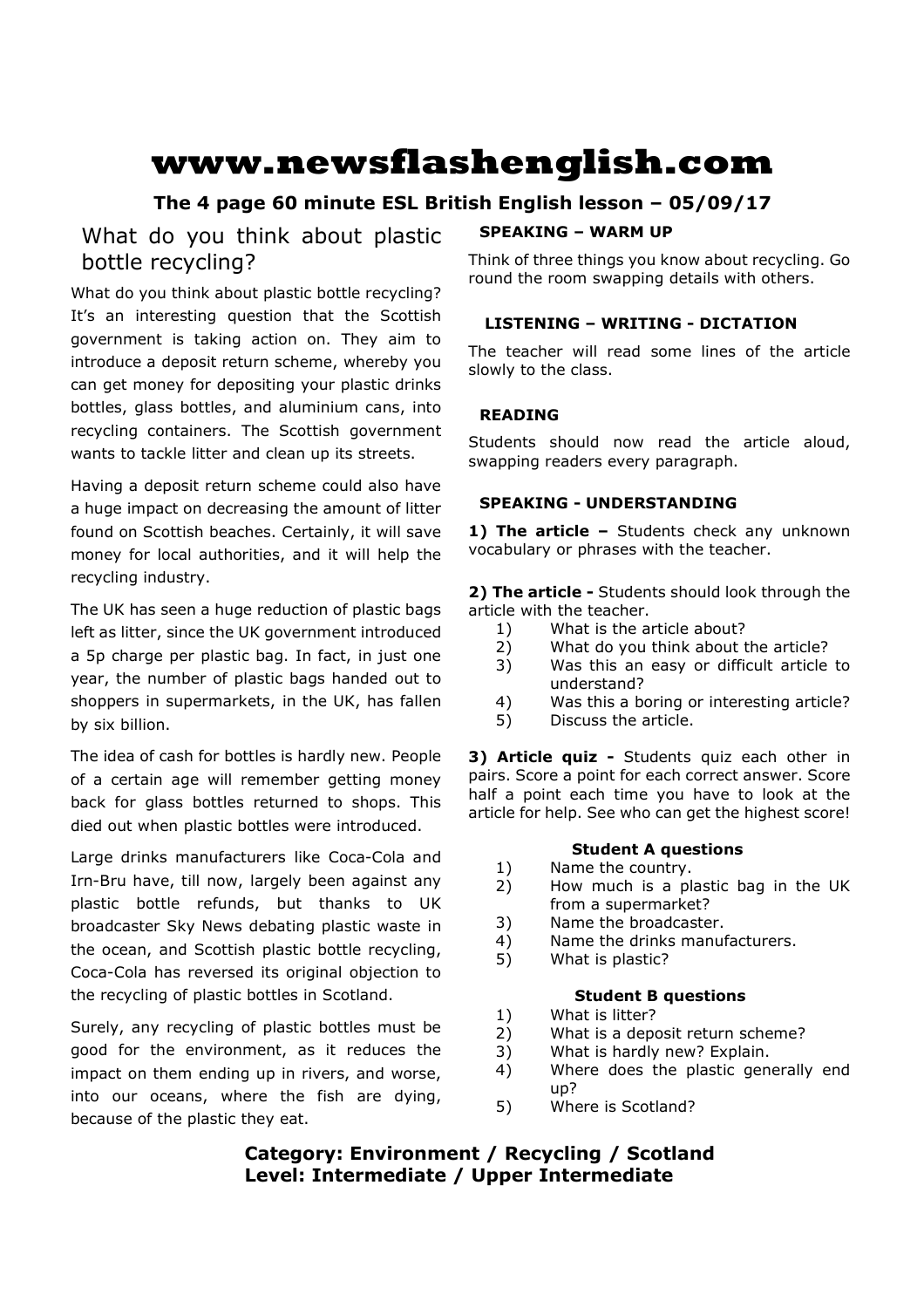### What do you think about plastic bottle recycling? – *05th Sep 2017*

#### **WRITING / SPEAKING**

*In pairs/As a class* – Think of three important points about recycling plastic bottles, bottles and aluminium cans. Write them below and discuss. Add more points, if need be.



#### **WRITING / SPEAKING**

*In pairs/As a class* – On the board think of 20 different items you might throw away. For each of them, think of how they could be recycled into something else. Which idea is best?

#### **SPEAKING – 1 - ROLEPLAY**

There is a demonstration taking place about the environment in London. It will go past Downing Street. *Student A* is an environmental protester outside Downing Street in London. *Student B* is a journalist. Start a conversation together about saving the environment, and why you think recycling is one of the key issues in today's world. *2-3 mins.* 

#### **SPEAKING – 2 – PLASTIC BOTTLES**

*On your own/In pairs -* Prepare a one minute speech about **plastic bottles**. Stand up and deliver it. *Allow 2-3 mins to prepare.* 

#### **DISCUSSION**

#### **Student A questions**

- 1) What do you think about what you've read?
- 2) Do you recycle anything? Explain.
- 3) Is recycling a good idea? Explain.
- 4) Should more people and countries recycle things?
- 5) What are the most likely things people recycle? Why?
- 6) Surely, we should all just bung everything in the dustbins, and not recycle anything, eh?
- 7) Do you think it's a good thing the Scottish government have taken the lead on recycling, like they have?
- 8) Does your country promote recycling? Explain.
- 9) What is the alternative to plastic bottles?
- 10) Have you learned anything today?

#### **SPEAKING – 3 - ROLEPLAY**

*In groups.* One of you is the interviewer. The others are one of the following people. You are in the *Discussion FM* radio studio in Edinburgh, Scotland. Today's interview is about: *What do you think about plastic bottle recycling?*

- 1) A representative from the Scottish government.
- 2) A Scottish person.
- 3) A litter collector in Scotland.
- 4) A tourist in Scotland.

*The teacher will choose some groups to roleplay their interview in front of the class.* 

#### **SPEAKING – 4 - DISCUSSION**

*Allow 10 minutes* – As a class.

**You are all at Downing Street in London to discuss with the Prime Minister and the Environment Minister - your concerns about recycling litter – plastic bottles, glass bottles and aluminium cans. You care about the environment and wish to see more plastic bottle deposit return containers installed right across the UK. You are also worried about the shear amount of plastic that is now in the rivers and sea.** 

(One of you can be the UK Prime Minister, another can be the UK Environment Minister)

*The teacher can moderate the session.*

#### **DISCUSSION**

#### **Student B questions**

- 1) Did the headline make you want to read the article?
- 2) What do you do with your glass bottles and plastic bottles?
- 3) In the past, did you get money back on your glass bottles?
- 4) Why don't we see more plastic bottle recycling units offering cash back?
- 5) Why are drinks manufacturers wary of supporting recycled plastic bottles?
- 6) How much do you have to pay for a plastic bag when you visit a supermarket?
- 7) Should we be concerned about the shear amount of plastic that is making its way into the sea?
- 8) Do you watch Sky News?
- 9) Is there a lot of litter on your streets?
- 10) Did you like this discussion?

Find similar lessons at http://www.NewsFlashEnglish.com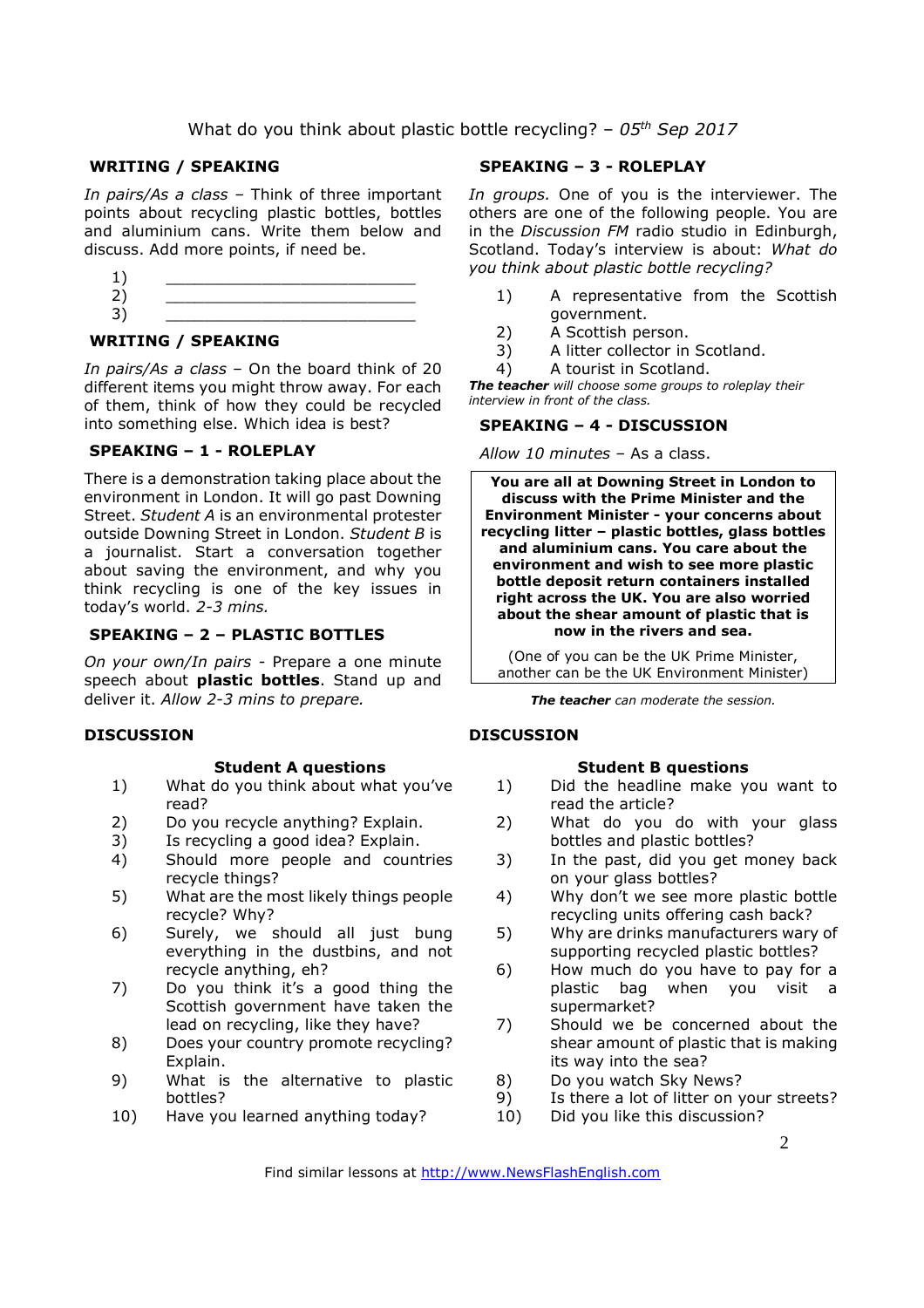What do you think about plastic bottle recycling? – *05th Sep 2017*

#### **What do you think about plastic bottle recycling?**

What do you think about plastic bottle  $(1)$  ? It's an interesting question that the Scottish government is taking action on. They aim to introduce a deposit return scheme, whereby you can get money for depositing your plastic drinks bottles, glass bottles, and aluminium cans, into recycling containers. The Scottish government wants to (2) (3) and clean up its streets.

Having a (4) return scheme could also have a huge (5) on decreasing the amount of litter found on Scottish beaches. Certainly, it will save money for local authorities, and it will help the recycling industry.

The UK has seen a huge  $(6)$  of plastic bags left as litter, since the UK government introduced a 5p charge per plastic bag. In fact, in just one year, the number of plastic bags handed out to (7) in supermarkets, in the UK, has fallen by  $six(8)$ .

#### *deposit / reduction / litter / billion / tackle / recycling / shoppers / impact*

The  $(1)$  of cash for bottles is hardly new. People of a certain age will remember getting money back for glass bottles returned to shops. This died out when plastic bottles were introduced.

Large drinks manufacturers like Coca-Cola and Irn-Bru have, till now, largely been against any plastic bottle  $(2)$ , but thanks to UK  $(3)$  Sky News debating plastic waste in the ocean, and Scottish plastic bottle recycling, Coca-Cola has reversed its original (4)\_\_ to the recycling of plastic bottles in Scotland.

(5)\_\_, any recycling of plastic bottles must be good for the  $(6)$ , as it reduces the impact on them ending up in rivers, and  $(7)$ , into our oceans, where the fish are dying, because of the  $(8)$  they eat.

*plastic / surely / refunds / worse / idea / environment / objection / broadcaster /* 

# **GAP FILL: READING GAP FILL: GRAMMAR**

#### **What do you think about plastic bottle recycling?**

(1)\_\_ do you think about plastic bottle recycling? It's an interesting question (2) the Scottish government is taking action on. They aim to introduce a deposit return scheme, (3) you can get money for depositing (4) \_ plastic drinks bottles, glass bottles, and aluminium cans, (5) recycling containers. The Scottish government wants to tackle litter and clean up its streets.

Having a deposit return scheme  $(6)$   $(7)$  have a huge impact on decreasing the amount of litter found on Scottish beaches. Certainly, it will save money for local authorities, and it will help the recycling industry.

The UK has seen a huge reduction of plastic bags left as litter, since the UK government introduced a 5p charge per plastic bag. In fact, in (8) one year, the number of plastic bags handed out to shoppers in supermarkets, in the UK, has fallen by six billion.

#### *just / into / your / could / what / whereby / that / also*

The idea of cash for bottles is hardly new. People of a certain age will remember getting money back (1)\_\_ glass bottles returned to shops. This died out when plastic bottles were introduced.

Large drinks manufacturers like Coca-Cola and Irn-Bru have, till now, largely been against any plastic bottle refunds, (2) \_ thanks to UK broadcaster Sky News debating plastic waste in the ocean, and Scottish plastic bottle recycling, Coca-Cola has reversed (3)\_\_ original objection to the recycling of plastic bottles in Scotland.

Surely, (4) recycling of plastic bottles must be good for the environment, as (5)\_\_ reduces the impact  $(6)$  them ending up  $(7)$  rivers, and worse, into our oceans, where the fish are dying, because  $(8)$  the plastic they eat.

#### *of / in / on / it / its / but / for / any*